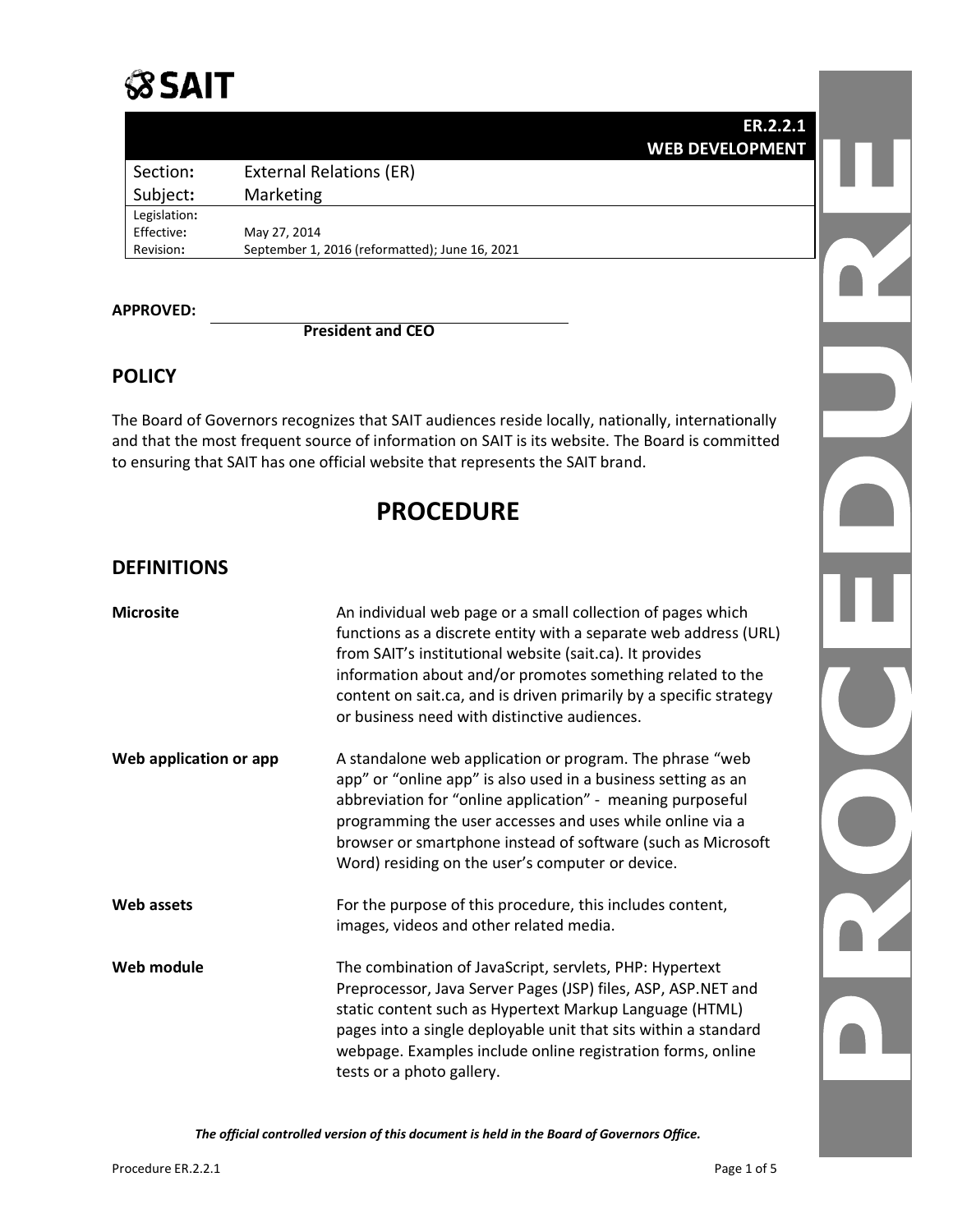

# **GOVERNING PRINCIPLES**

- 1. This procedure assists SAIT employees in managing external communications and marketing activities and SAIT's institutional web presence in a structured and strategic manner.
- 2. This procedure applies to all officially-branded SAIT web pages/sites, microsites and intranet pages/sites. It also applies to all SAIT information on pages/sites residing on servers owned by SAIT or existing elsewhere under the direction or control of a SAIT school/department, organization or individual.
- 3. This procedure is based on SAIT's Brand Standards Guide, available on SAITNOW, and the authorized use of the SAIT name, logo and official trademarks as outlined in the guide.
- 4. SAIT is committed to ensuring its websites are accessible to people with disabilities. Web accessibility addresses all disabilities that affect access to websites, including auditory, cognitive, neurological, physical, speech and visual. Report any issues to [site.feedback@sait.ca.](mailto:site.feedback@sait.ca)
- 5. The use of a website outside of sait.ca should be limited to instructional material, the presentation of course material, or be in support of a business case that is aligns with SAIT's strategic objectives.

### **PROCEDURE**

#### **A. Website and Web Asset Proposals**

- 1. All proposals for the development of new websites, microsites and/or web assets must be presented to the Marketing department via the Marketing Project Intake Process at [marketing.admin@sait.ca.](mailto:marketing.admin@sait.ca)
- 2. Projects shall not proceed until the associate vice president, marketing, has reviewed and approved the project.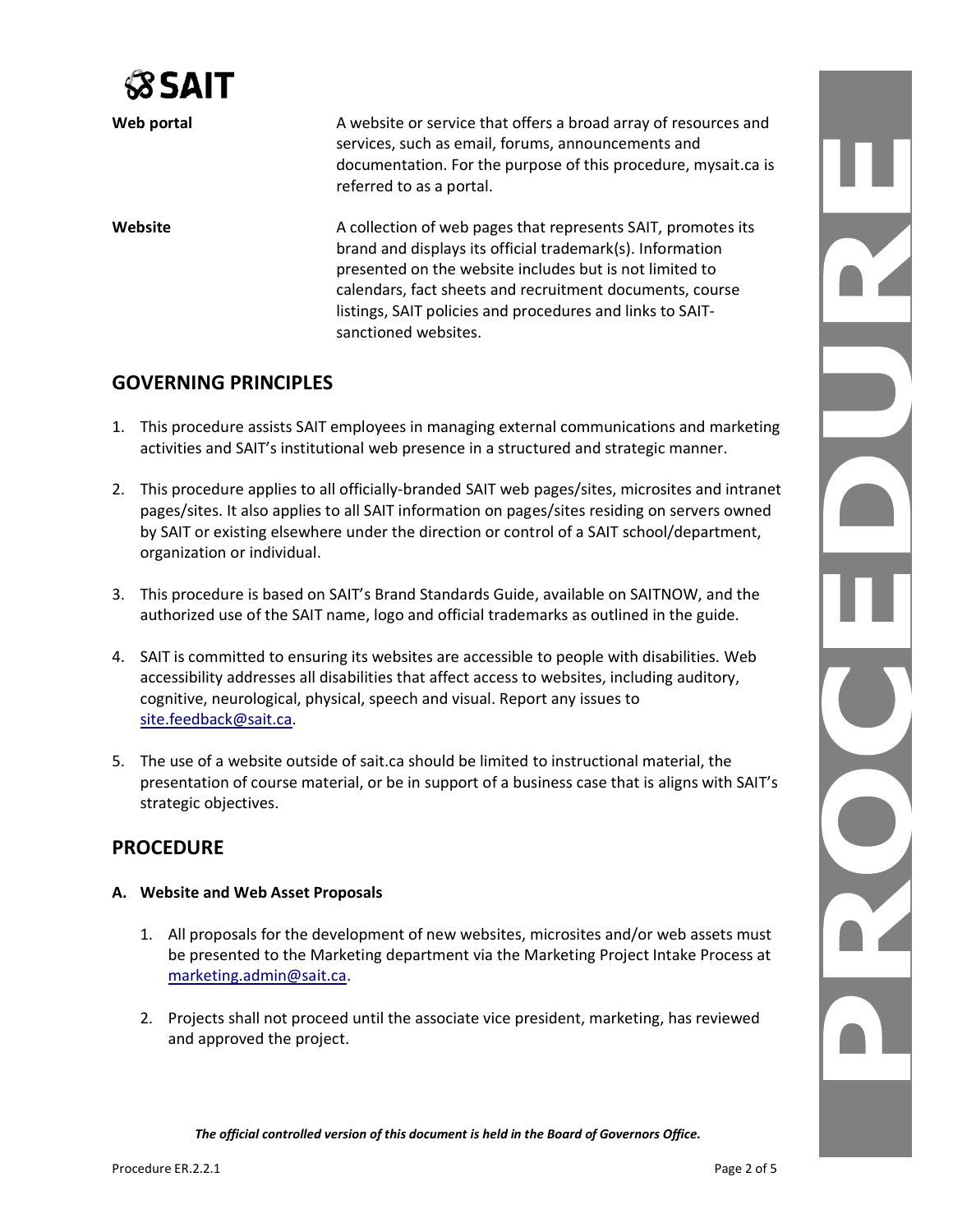

- 3. Projects that require access to SAIT information technologies such as Banner, MySAIT or the SAIT network must be approved in writing by the director, applications and infrastructure, information technology systems department, before they can proceed.
- 4. All development internally or provided by external suppliers must be done in an offline or isolated state – for example, hidden from public viewing and/or use.
- 5. When possible, projects in development will not be recognized or crawled by any search engine.
- 6. The associate vice president, marketing, must approve all developed websites and/or web assets prior to the websites and/or web assets going live and being released for public viewing and/or use.

#### **B. Website and Web Asset Development**

- 1. All approved projects must adhere to the SAIT Brand Standards Guide for logo use, sizing and colour.
- 2. If any client or visitor information is collected, a Freedom of Information and Protection of Privacy (FOIP) statement hyperlink must be visible on the website and/or web asset.
- 3. Commercial advertisements are prohibited on all SAIT web pages and web assets unless they comply with procedure AD.2.11.1 [Third Party Advertising on Campus.](https://www.sait.ca/assets/documents/about-sait/policies-and-procedures/administration/ad-2-11-1-third-party-advertising.pdf)
- 4. SAIT resources will not be used to create web pages for personal business, personal gain or any purpose other than SAIT business.

#### **C. Hosting and Security**

- 1. ITS must review and approve email delivery mechanisms to ensure the prompt and secure delivery of emails. Where possible, all emails generated by applications must be sent by a subdomain of sait.ca (for example, purchasing.sait.ca).
- 2. The associate vice president, communications and marketing, marketing department must, in conjunction with ITS, review and approve requests for domains and subdomains.

#### **D. External Web Asset Development**

- 1. All projects being developed by external suppliers must meet the requirements of procedure FN.7.1.3 Procurement.
- 2. The associate vice president, marketing, and the director of applications and infrastructure, information technology services, must approve any external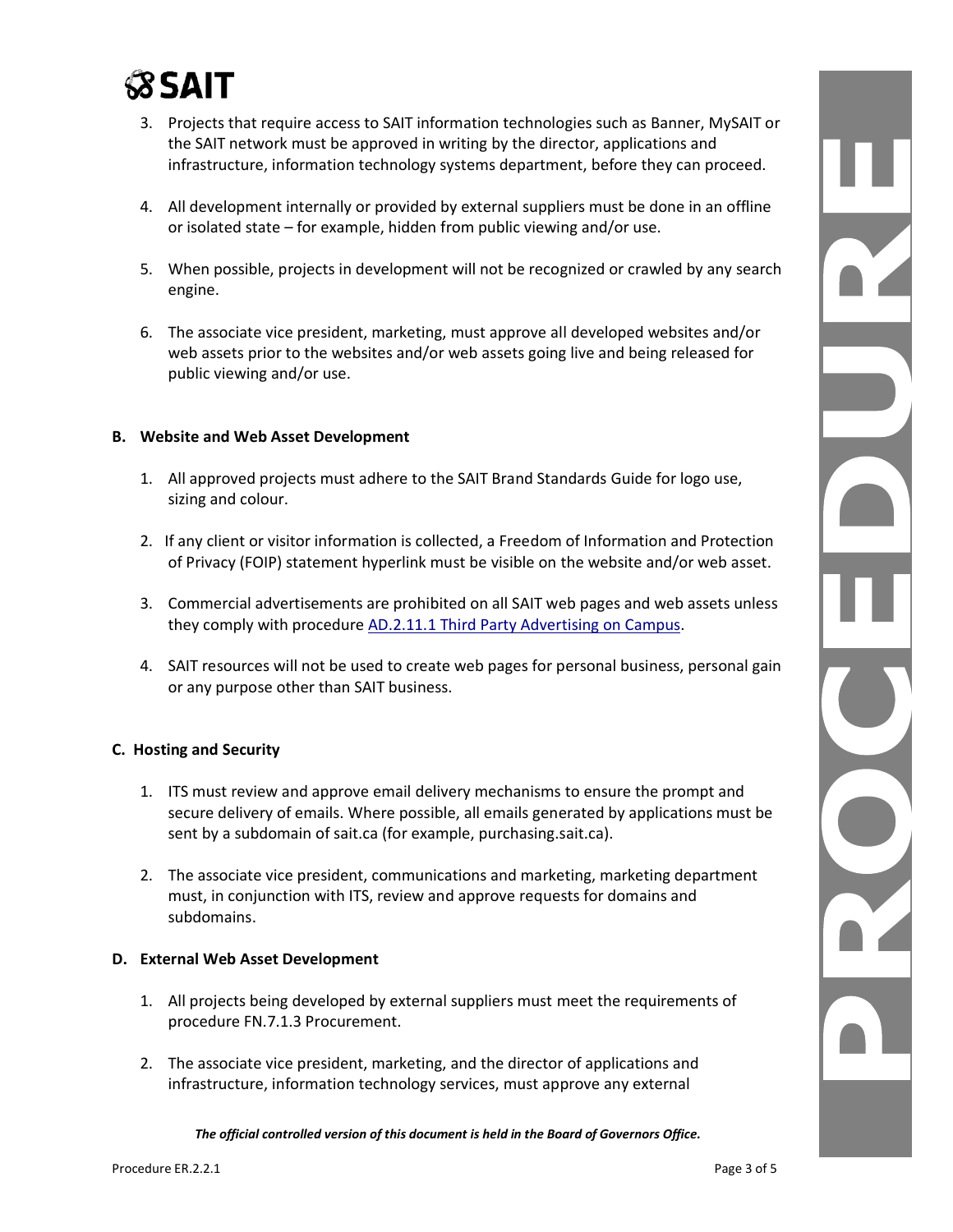

development of websites and/or web assets before contracts are awarded for that development.

3. External suppliers must use SAIT-approved development standards and technologies that are compatible with SAIT's standards, technologies and infrastructures.

#### **E. Instructional/Course Material/Knowledge-Based Websites**

- 1. The associate vice president, marketing, must approve the development and existence of all instructional and/or course material websites within the public-facing domain.
- 2. Instructional/course material/knowledge-based level websites must meet the requirements of this procedure.

#### **F. Employee/Student Portals**

- 1. SAIT has seven approved portals: SAIT ALERT, MySait.ca, peoplenow.sait.ca, SAITNOW, coned.sait.ca, saitsa.com, and Brightspace (D2L).
- 2. The associate vice president, marketing, must be consulted in the development and existence of all employee and student portals, to ensure that reputation, visual identity standards and user-experience principals are considered.
- 3. Employee and student portals must adhere to this procedure.

#### **G. Instructor Project/Showcase Websites**

- 1. An instructor may develop project and/or showcase websites only with the instructor's academic chair and dean's prior knowledge and written approval.
- 2. The academic chair and the dean must annually review all instructor websites to ensure content remains relevant and accurate.
- 3. Instructor websites must be removed if the instructor is no longer employed at SAIT.
- 4. Instructor websites will not collect personal information.
- 5. Instructor project/showcase websites must meet the requirements of this procedure.
- 6. ITS will perform an annual review of all instructor project/showcase websites and will provide information from that review to the associate vice president, communications and marketing, marketing department and to the school/department's dean and academic chairs for action as required.

#### **H. Student Project/Showcase Websites**

*The official controlled version of this document is held in the Board of Governors Office.*